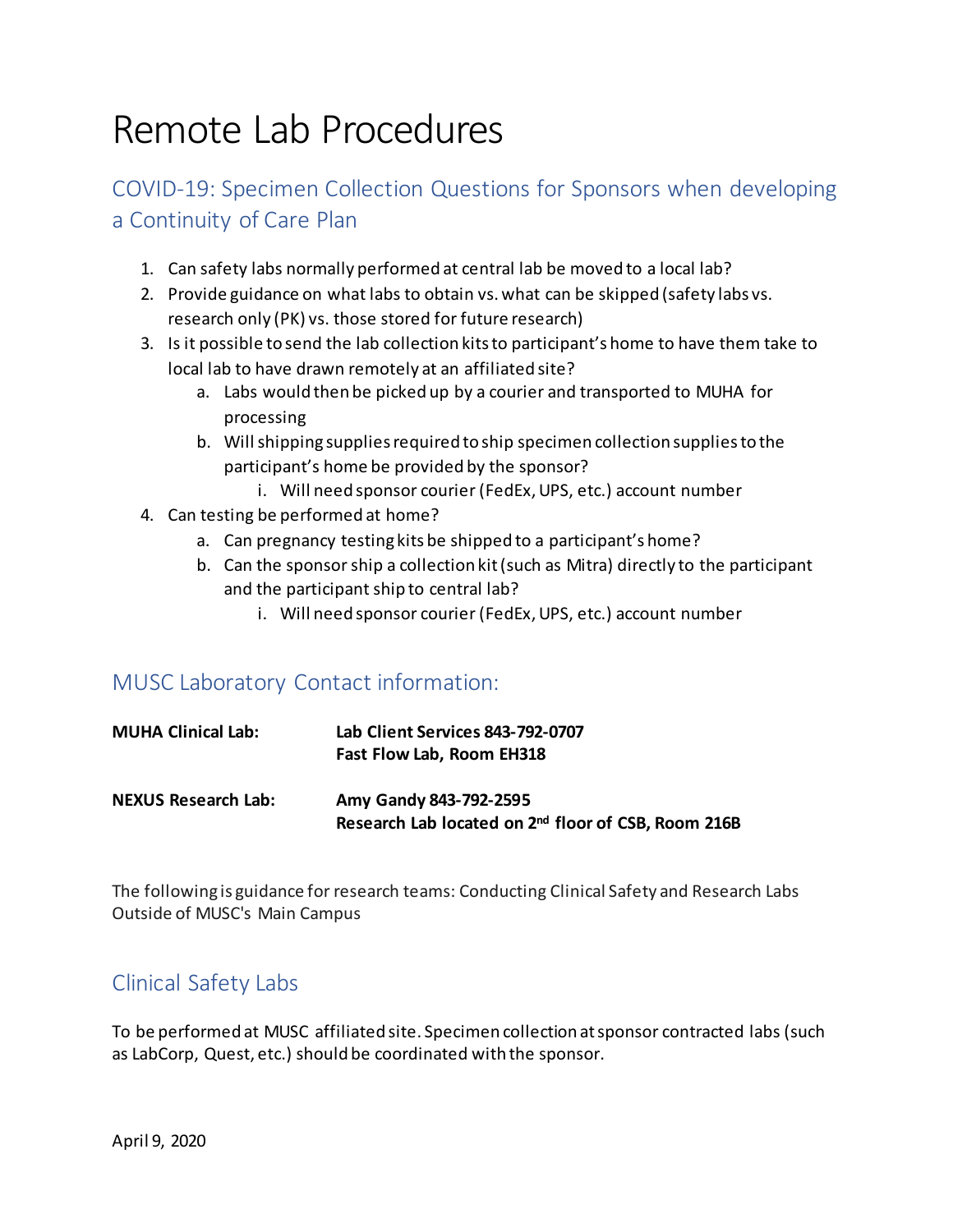- 1. It is preferable for an Epic order for clinical labs to be collected at off-site laboratory to be entered using the approved study SmartSet. Alternatively, the PI can enter the lab order and associate to the research study.
	- a. If a clinical lab was previously performed centrally and will now be performed locally and will be paid for by research, an amendment to the study billing plan will be required in order to route the lab charge to the research study in Epic.
- 2. Instruct participant to go to an MUSC affiliated site to have blood drawn.
	- a. A list of affiliated sites can be found here[: https://muschealth.org/patients](https://muschealth.org/patients-visitors/about-us/affiliation)[visitors/about-us/affiliation](https://muschealth.org/patients-visitors/about-us/affiliation) an[d https://muschealth.org/medical-services/labs](https://muschealth.org/medical-services/labs)
	- b. When selecting the affiliated site, keep in mind participant's residence, and whether research labs will need to be transported by MUSC courier to MUHA (see Research Only Labs section below).
	- c. It is suggested to have the clinical safety labs done the day prior to the study visit.
- 3. Once specimens have been collected, the off-site laboratory will perform the testing or the scheduled courier will pick up the sample and transport to MUHA lab.
- 4. If the sample was not tested at the off-site laboratory, MUHA will perform the testing.
- 5. Results will be available in the Epic medical record.
- 6. Ensure lab charges are routed to the research study through Epic billing review.

#### Research Only Labs

**Please note that if an Epic order for a clinical lab is not present, the venipuncture charge must be selected on the Billing Sheet and included with the specimen collection supplies in order for research labs to be drawn.**

- 1. Coordinator will need to place empty, properly labeled (as defined by sponsor) blood collection tubes for research samples in a biohazard bag and label the bag with the research study member name and contact information.
	- a. If research labs will be processed by MUHA, a Billing Sheet and Processing or Shipping for Grants form must accompany the blood samples. **Research specimens processed by the MUHA clinical lab must be picked up by a member of the study team the next day**.
	- b. The empty blood collection tubes and associated paperwork may be shipped to participant's home ahead of time if approved by Sponsor.
	- c. Alternatively, the study coordinator may need to provide the participant with the appropriate specimen collection supplies in person prior to scheduled specimen collection.
		- i. This may include requiring subjects to come to campus or providing the sample collection supplies curbside.
- 2. Instruct participant to take specimen collection bag to off-site laboratory for research sample collection.